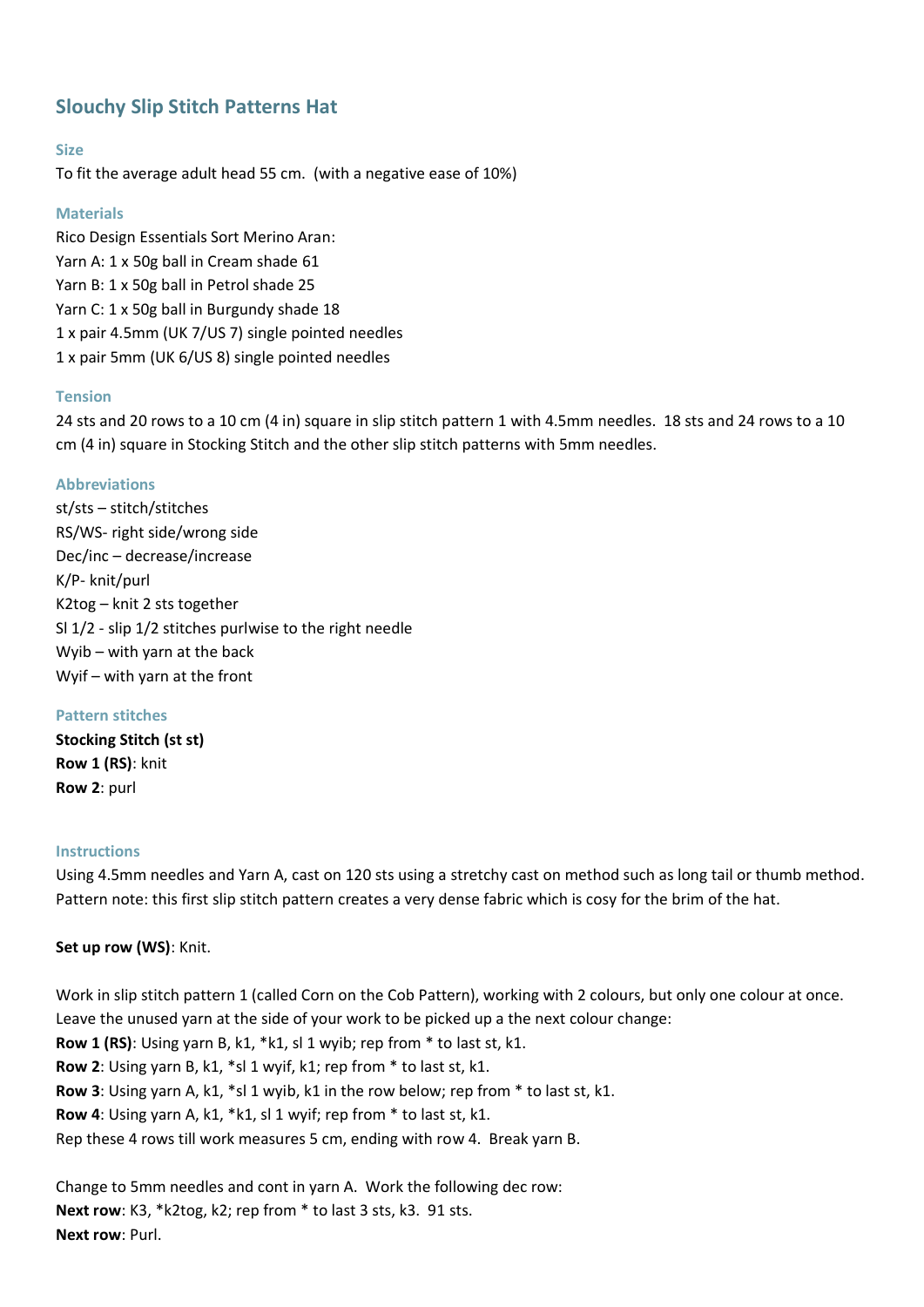\*\*Work slip stitch pattern 2 as follows, joining in yarns B and C. Carry yarn A up the side loosely.



Break yarns B and C and cont in yarn A. \*\*

Work in st st for 4 rows starting with a RS row.

Work slip stitch pattern 3 as follows, joining in yarns B and C. Carry yarn A up the side:



Break yarn B and yarn C, and cont in yarn A.

Work in st st for 4 rows starting with a RS row.

Work Slip Stitch Pattern 2 from \*\* to \*\* once more.

Using yarn A work in st st till hat measures 21 cm, ending with a WS row.

Shape crown as follows: **Crown row 1 (RS)**: k1, \*k3, k2tog, k3: rep from \* to last 2 sts, k2. 80 sts. **Crown row 2 and WS rows**: purl **Crown row 3**: k1, \*k2, k2tog, k3: rep from \* to last 2 sts, k2. 69 sts.